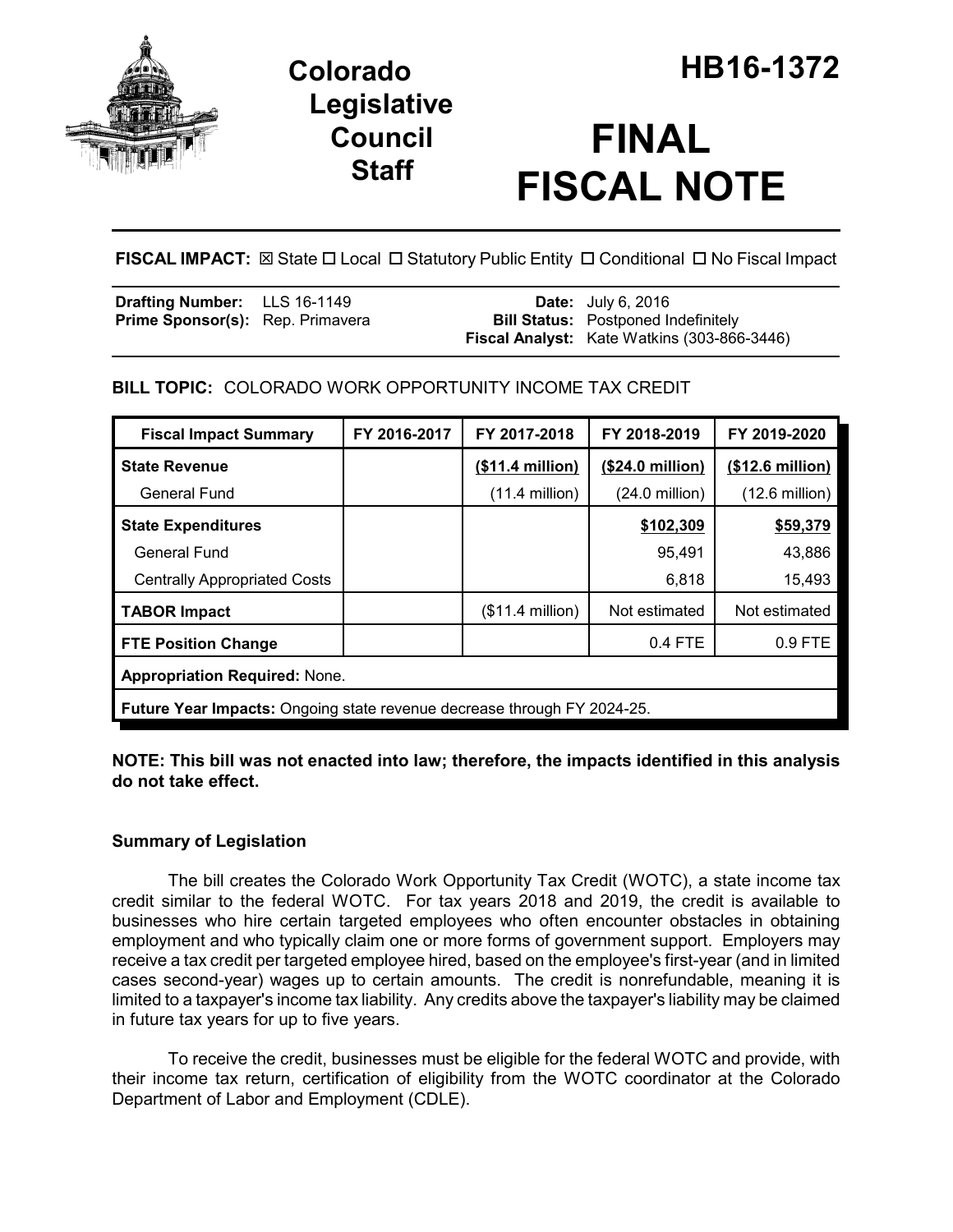July 6, 2016

### **Background**

The federal WOTC was extended through tax year 2019 with the passage of the Protecting Americans from Tax Hikes Act of 2015. Target employee groups under the federal WOTC and under this bill include the following:

- unemployed and disabled veterans;
- individuals receiving long-term unemployment benefits;
- long- and short-term Temporary Assistance for Needy Families (TANF) recipients;
- food stamp (SNAP) recipients;
- vocational rehabilitation referred individuals;
- ex-felons:
- supplemental security income (SSI) recipients;
- designated community residents living in empowerment zones or rural renewal counties; and
- summer youth employees living in empowerment zones.

Based on current designations, no areas of Colorado are designated as empowerment zones, but Cheyenne, Kiowa, and San Juan counties are designated as rural renewal counties.

Table 1 summarizes the allowable federal WOTC and the credit under HB16-1372. Both credits are calculated as a percentage of up to a certain amount of an employee's first-year wages based on the duration of employment. In the case of long-term TANF recipients, the credit may be claimed for both first- and second-year wages.

| Table 1. Allowable Tax Credits Under Federal Law and HB16-1372   |                                                                    |                                                                    |  |  |
|------------------------------------------------------------------|--------------------------------------------------------------------|--------------------------------------------------------------------|--|--|
| <b>Target Group</b>                                              | <b>Federal Credit</b>                                              | <b>HB16-1372 Credit</b>                                            |  |  |
| Veterans                                                         | Percent of Employee's First Year Wages                             |                                                                    |  |  |
| 120 to 400 hours worked<br>400+ hours worked<br>Cap per employee | 25% of up to \$24,000*<br>40% of up to \$24,000*<br>Up to \$9,600* | 25% of up to \$4,800<br>40% of up to \$4,800<br>Up to \$1,920      |  |  |
| <b>All Other Targeted Employees</b>                              | Percent of Employee's First Year Wages                             |                                                                    |  |  |
| 120 to 400 hours worked<br>400+ hours worked<br>Cap per employee | 25% of up to \$6,000<br>40% of up to \$6,000<br>Up to \$2,400**    | 25% of up to \$4,500<br>40% of up to \$4,500<br>Limited to \$1,800 |  |  |
| <b>Long-Term TANF Recipients</b>                                 | Percent of Employee's First and Second Year Wages                  |                                                                    |  |  |
| 120 to 400 hours worked<br>400+ hours worked<br>Cap per employee | None<br>50% of up to \$18,000<br>Up to \$9,000                     | 25% of up to \$10,000<br>50% of up to \$10,000<br>Up to \$5,000    |  |  |

*\* Credit limitations differ depending on a veteran's disability and unemployment status.*

*\*\* The credit is limited to \$1,200 for summer youth.*

#### **State Revenue**

**This bill is estimated to reduce General Fund revenue by \$11.4 million in FY 2017-18 (half-year impact), \$24.0 million in FY 2018-19, and \$12.6 million in FY 2019-20 (half-year impact).** To the extent that credits exceed taxpayers' income tax liabilities and these amounts are carried forward, the revenue impact may be carried forward through FY 2024-25.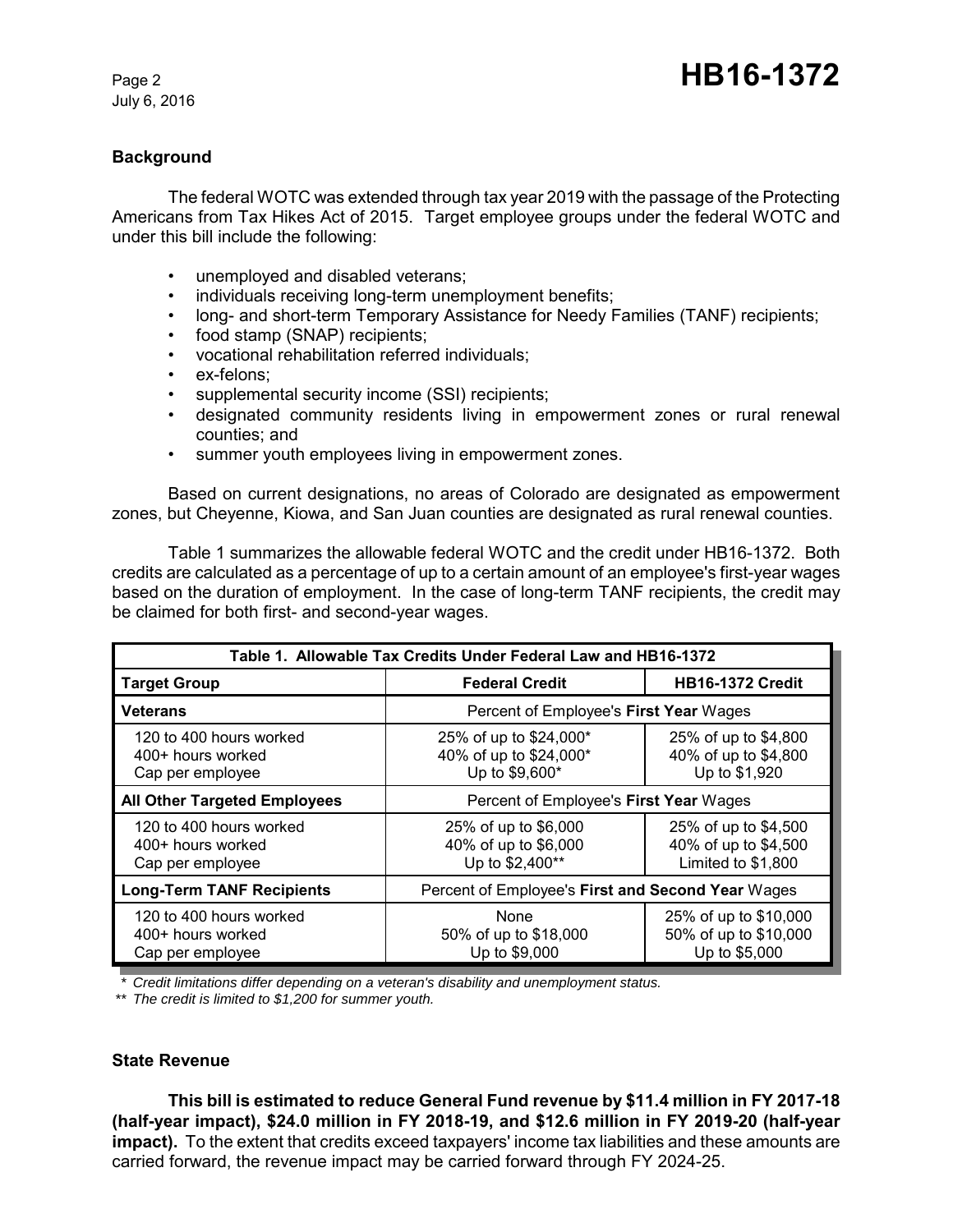July 6, 2016

*Data and assumptions.* Data from the CDLE show that for calendar year 2015, 2,528 employers obtained certifications for 23,240 employees under the federal WOTC. Veterans represent 24.9 percent of these certified employees and long-term TANF recipients represent 6.9 percent. This fiscal note makes the following assumptions:

- The number of employers claiming the credit will grow to 2,800 in tax year 2018 and to 3,100 in tax year 2019. Employers will average 9.2 certified employees during these years, the same average as the data show for 2015;
- The maximum allowable credit is assumed for two-thirds of certified employees. This assumption accounts for employees who do not fulfill the retention requirement of the federal credit or who work fewer than 400 hours at a low hourly wage; and
- Employers' income tax liabilities will limit the amount claimed by a factor of 72 percent. This assumption accounts for the assumed composition of employers claiming the credit (corporate versus other types of filers) and the average income tax liabilities of these filers.

Using these assumptions, credit amounts were calculated for first year wages for veterans and non-veterans, and for second year wages for long-term TANF recipients separately using the population shares of these respective populations from data for 2015. Table 2 summarizes the number of employers, certified employees, and credit amounts projected for tax years 2018 and 2019.

| Table 2. Estimated Qualifying Employers and Credits Claimed Under HB16-1372 |                                |                                      |                                        |                                       |
|-----------------------------------------------------------------------------|--------------------------------|--------------------------------------|----------------------------------------|---------------------------------------|
| Tax Year                                                                    | Qualifying<br><b>Employers</b> | <b>Certified</b><br><b>Employees</b> | <b>Total Credits</b><br><b>Claimed</b> | <b>Average Credit</b><br>per Employer |
| 2018                                                                        | 2.800                          | 25.741                               | \$22.8 million                         | \$8,136                               |
| 2019                                                                        | 3.100                          | 28.498                               | \$25.2 million                         | \$8,136                               |

#### **TABOR Impact**

This bill reduces state revenue to the General Fund, which will reduce the amount of money required to be refunded under TABOR. TABOR refunds are paid out of the General Fund. Table 3 shows the projected impact on the mechanisms used to refund the TABOR surplus in current law. Revenue is refunded in the year following the year in which it is collected. Since the bill reduces both revenue to the General Fund and the refund obligation by equal amounts, there is no net impact on the amount of money available in the General Fund for the budget. However, the bill will reduce money available for the General Fund budget in the future during years the state does not collect money above the TABOR limit. This bill is expected to reduce the TABOR surplus by \$11.4 million in FY 2017-18, reducing the amount of revenue refunded through the Six Tier Sales Tax Refund by an equal amount.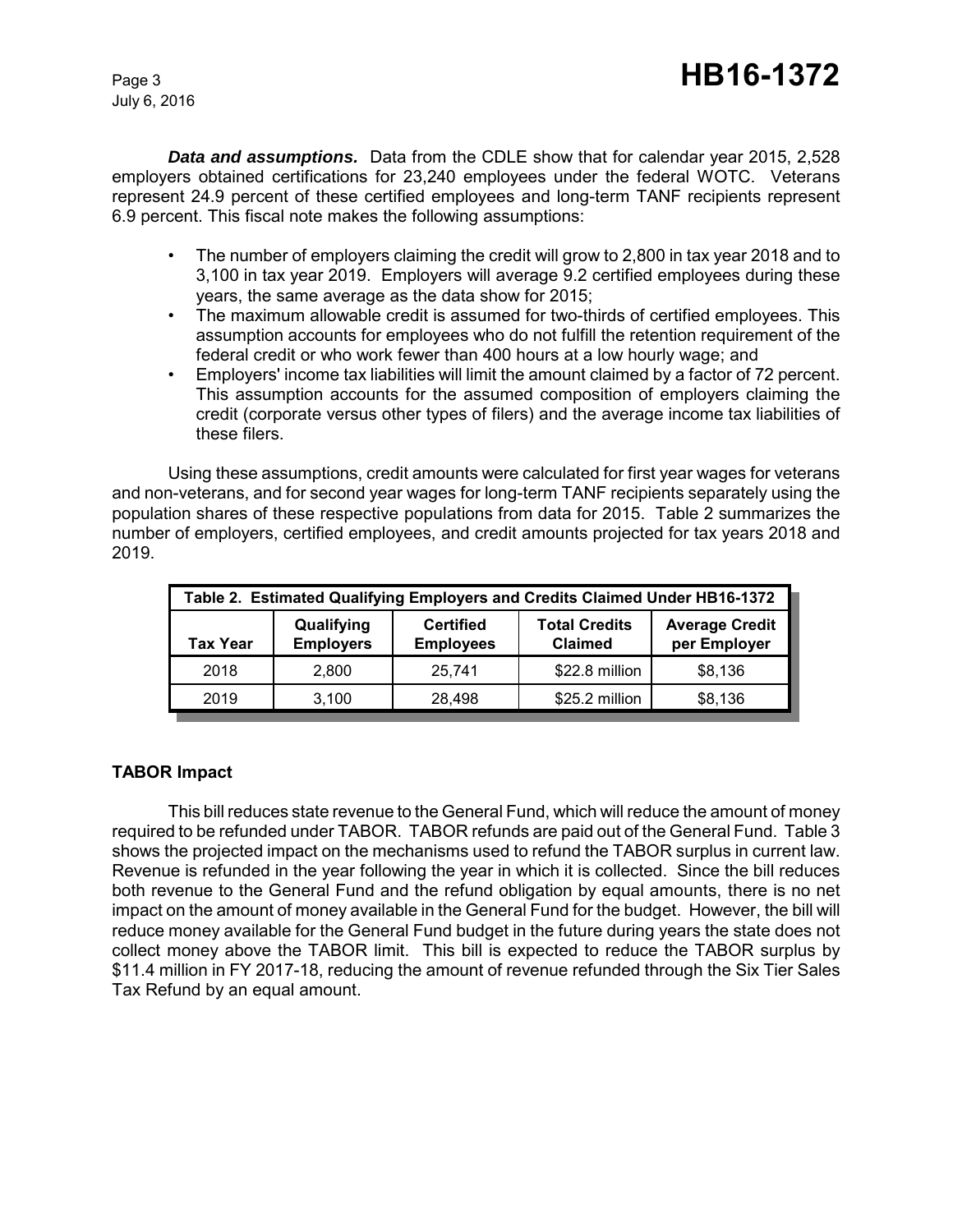| Table 3. Impact of HB16-1372 on Current Refund Mechanisms                                                        |                                                                 |  |  |
|------------------------------------------------------------------------------------------------------------------|-----------------------------------------------------------------|--|--|
|                                                                                                                  | <b>FY 2017-18 Surplus</b><br>FY 2018-19 Refund<br>Tax Year 2018 |  |  |
| <b>Current Law</b><br>Revenue above the TABOR limit<br>Income Tax Rate Reduction<br>Sales Tax Refund             | \$246.1 million<br>230.1 million<br>16.0 million                |  |  |
| HB 16-1372<br>Revenue above the TABOR limit<br>Income Tax Rate Reduction<br>Sales Tax Refund                     | 234.7 million<br>230.1 million<br>4.6 million                   |  |  |
| <b>Change from Current Law</b><br>Revenue above the TABOR limit<br>Income Tax Rate Reduction<br>Sales Tax Refund | $(11.4$ million)<br>$(11.4$ million)                            |  |  |

*Source: Legislative Council Staff March 2016 forecast.*

#### **State Expenditures**

**This bill will increase state General Fund expenditures by \$102,309 and 0.4 FTE in FY 2018-19 and \$59,379 and 0.9 FTE in FY 2019-20 for the Department of Revenue and Department of Labor and Employment.** Costs to administer this bill include personal services, programming, testing, and form change costs, as summarized in Table 4 and explained below.

| Table 4. Expenditures Under HB16-1372                 |            |            |            |            |  |
|-------------------------------------------------------|------------|------------|------------|------------|--|
| <b>Cost Components</b>                                | FY 2016-17 | FY 2017-18 | FY 2018-19 | FY 2019-20 |  |
| <b>Personal Services</b>                              |            |            | \$17,034   | \$38,328   |  |
| <b>FTE</b>                                            |            |            | 0.4 FTE    | 0.9 FTE    |  |
| <b>Operating Expenses and Capital Outlay</b><br>Costs |            |            | \$380      | \$5,558    |  |
| GenTax Programming                                    |            |            | 65,600     |            |  |
| GenTax Testing                                        |            |            | 7,677      |            |  |
| Form Change Costs                                     |            |            | 4,800      |            |  |
| Centrally Appropriated Costs*                         |            |            | 6,818      | 15,493     |  |
| <b>TOTAL</b>                                          |            |            | \$102,309  | \$59,379   |  |

*\* Centrally appropriated costs are not included in the bill's appropriation.*

The state may experience savings to certain programs that could offset the fiscal impact of this bill. This would occur only to the extent that solely because of the passage of this bill a new job is created, a person is hired into a qualifying job that would not have otherwise found employment, this person is able to be removed from state-funded programs, and does not obtain the job at the cost of another individual whose employment would have resulted in removal from state-funded programs of equal or greater value.